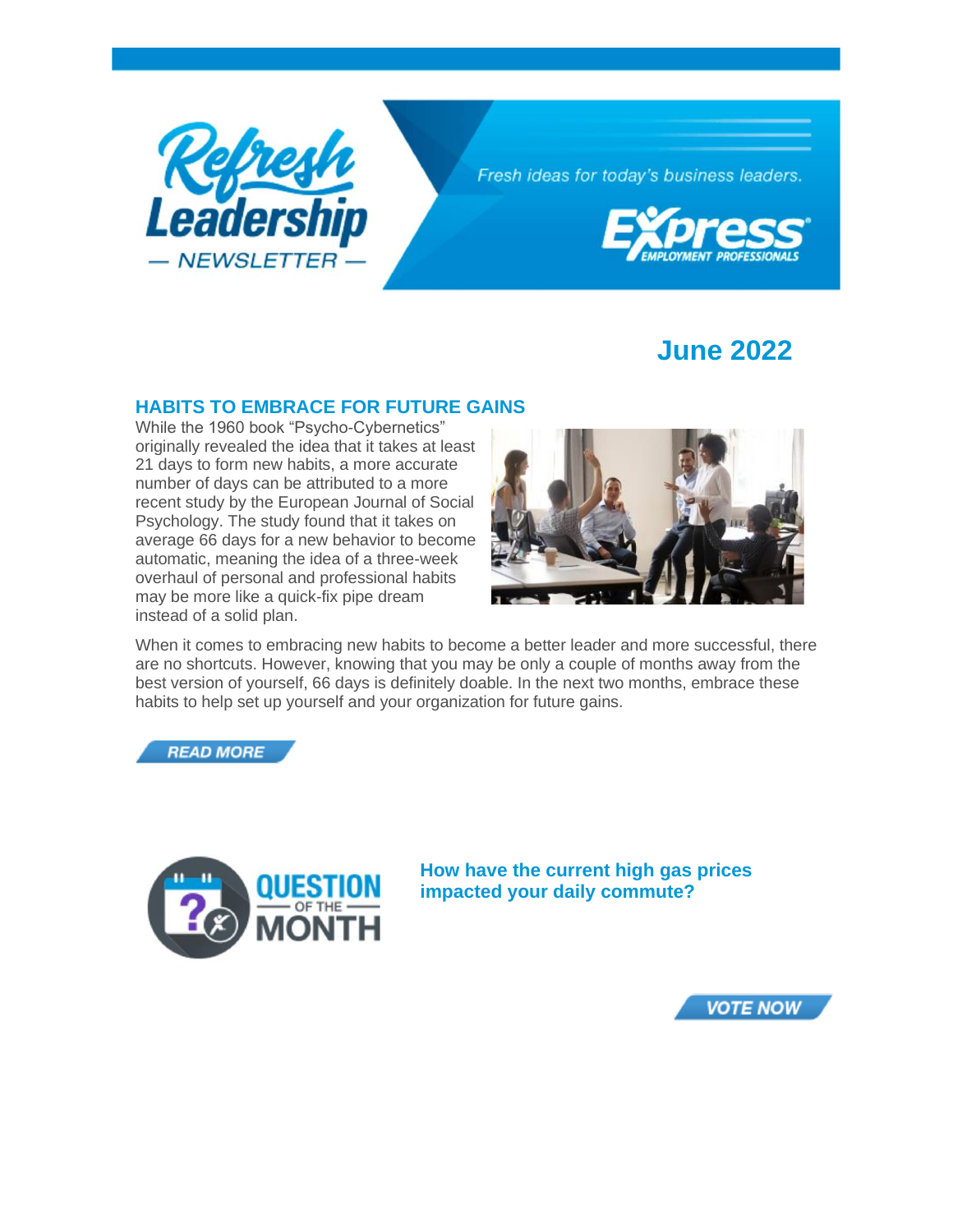### **BEST INTERVIEW QUESTIONS TO ASK JOB CANDIDATES – SELF-CONCEPT**

Creating a successful and productive team starts with finding great employees who fit your organizational culture. And while you may receive hundreds of job applications from interested parties, narrowing down the talent pool to hire the right candidate for the job goes beyond resumes.





## **ASK A RECRUITER: SKILLED TRADES**

May 5 was National Skilled Trades Day, which was originally created to spotlight skilled trades professions, raise awareness about the value of the workforce, and give recognition to skilled trades workers. With an emphasis on the highly sought-out profession, Refresh Leadership sat down with a seasoned professional recruiter who specializes in skilled trades from all industries.





# **QUICK TIPS FOR SUCCESSFUL DELEGATION**

Whether you think it will take longer to explain a task than to just do it yourself, you don't want to be perceived as passing the buck, or are worried about overloading your team—there are many excuses leaders give to avoid delegation.





# **SAFETY MONTH: OFFICE ENVIRONMENT SAFETY**

June is Safety Month in North America, and to raise awareness for workplace safety, Refresh Leadership will be highlighting five areas of focus for organizations in all industries. For the first installment of our series, we are covering office environment safety.